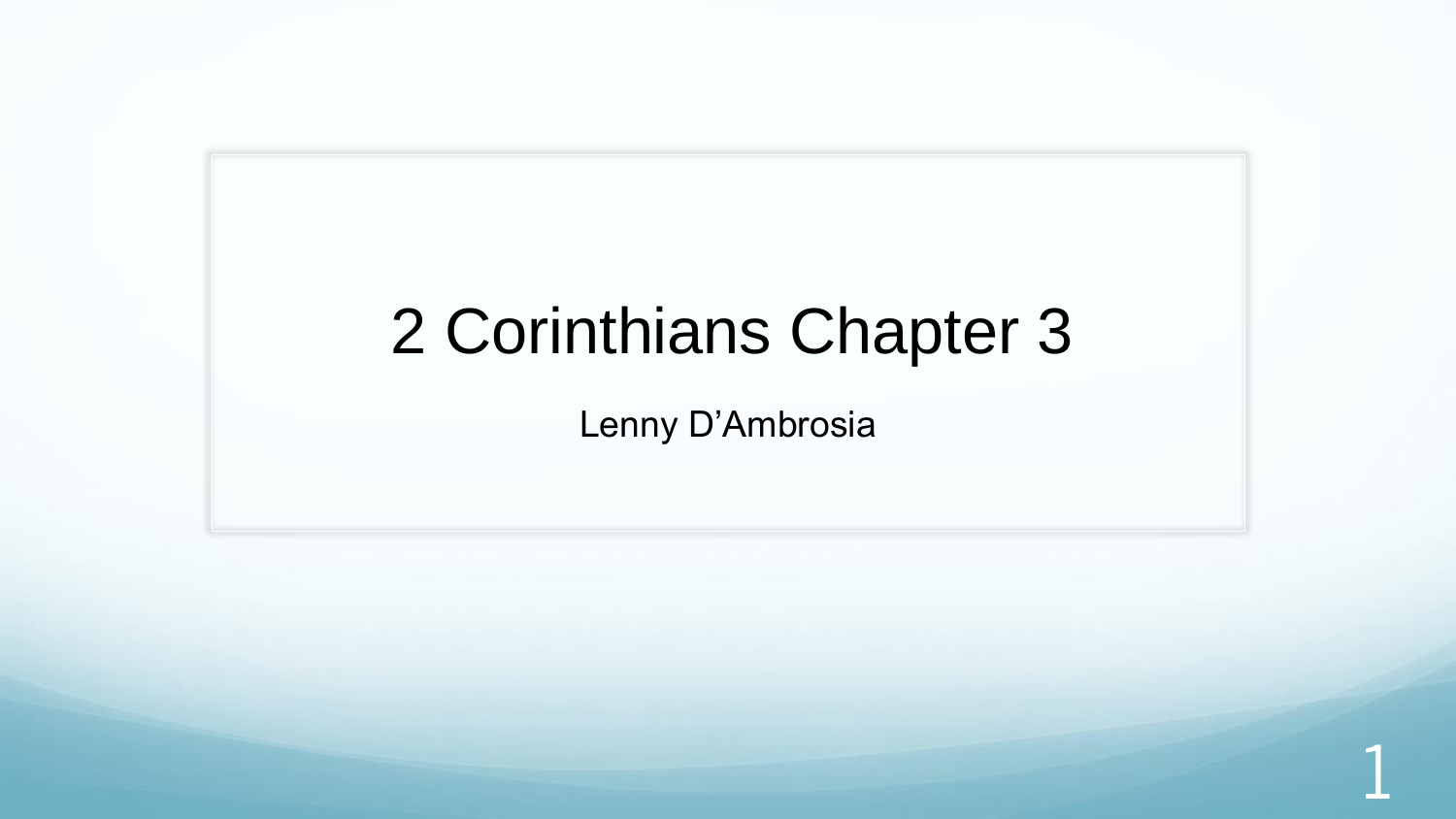Points in 2 Corinthians Chapter 3

1. Paul reminds the Corinthians that he doesn't need a letter of accreditation.

2. To see the contrast between the old and new covenants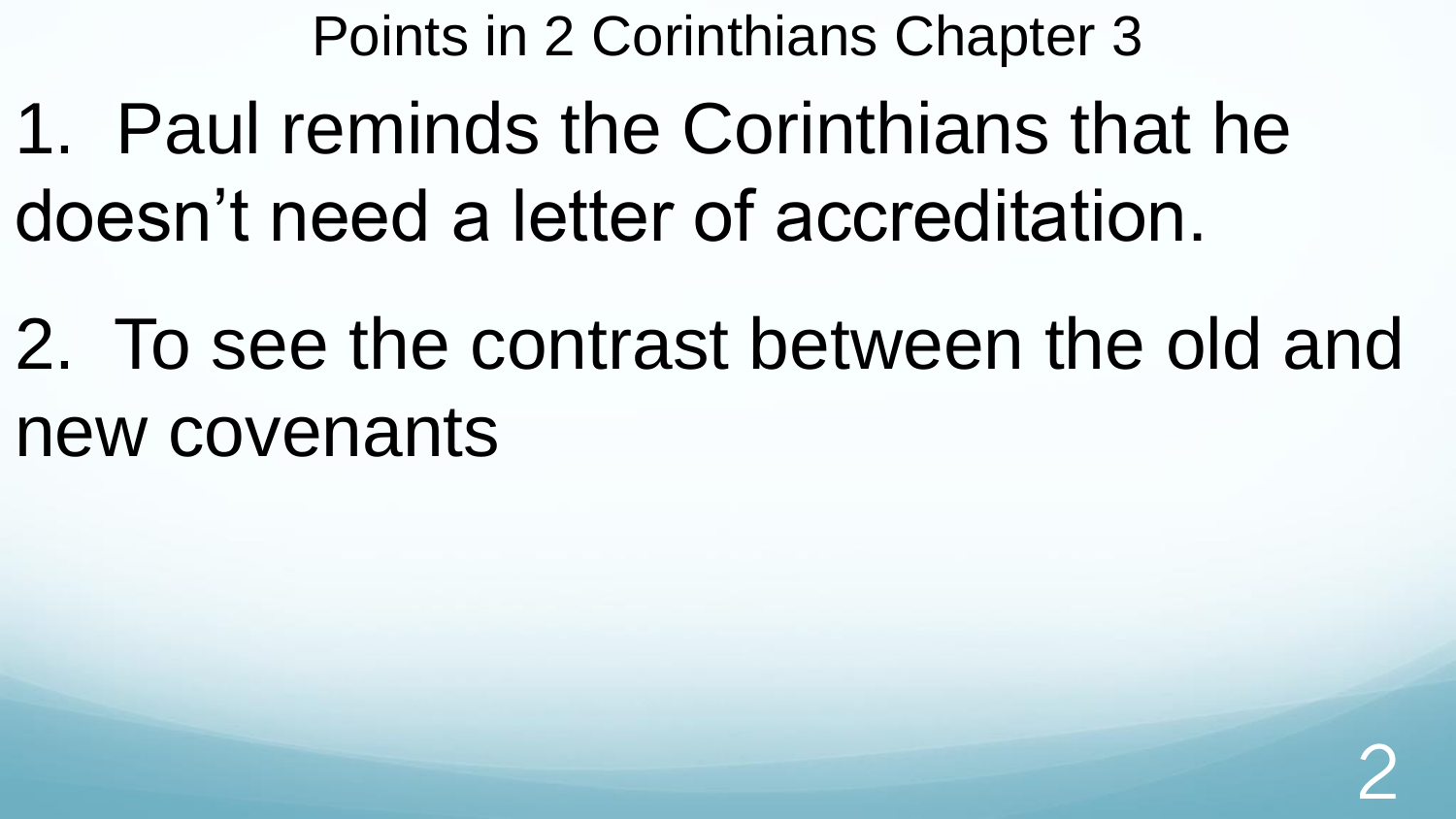**1. Who was Paul's "letters of commendation"?**  The saints at Corinth - You are our letter, written in our hearts

# **2 Corinthians 3:1-2**

<sup>1</sup> Are we beginning to commend ourselves again? Or do we need, as some, *letters of commendation* to you or from you? <sup>2</sup>**You are our letter, written in our hearts**, known and read by all men; 3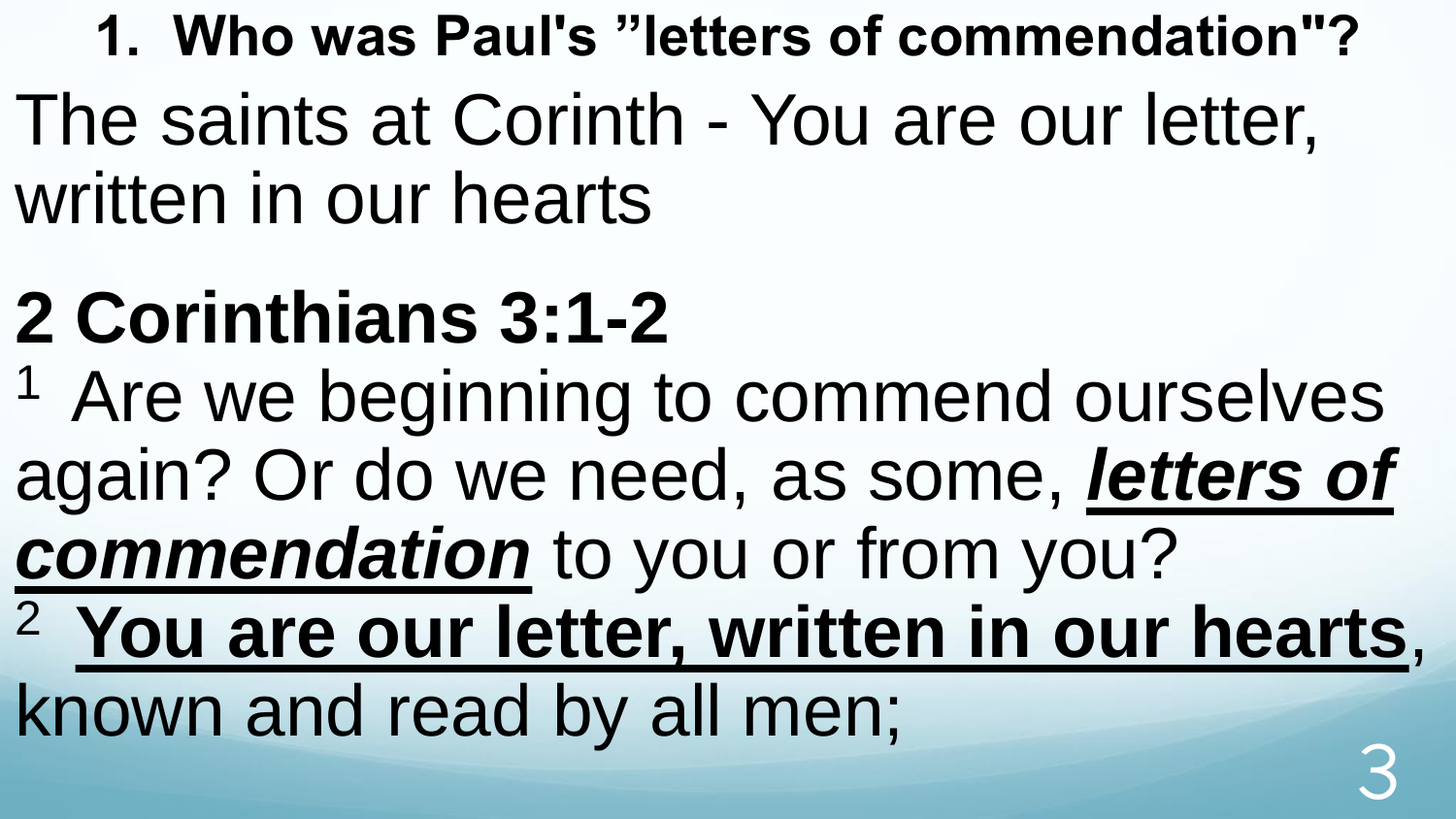**2A. What writing instrument had Paul used to make the Corinthians a "letter of Christ"?**

### **2 Corinthians 3:3**

<sup>3</sup> being manifested that you are a letter of Christ, cared for by us, *written* not with ink but *with the Spirit of the living God*, not on tablets of stone but on *tablets of human hearts.* 

A. Not with ink but with the Spirit of the living God **B. And upon what had he written?** Tablets of human hearts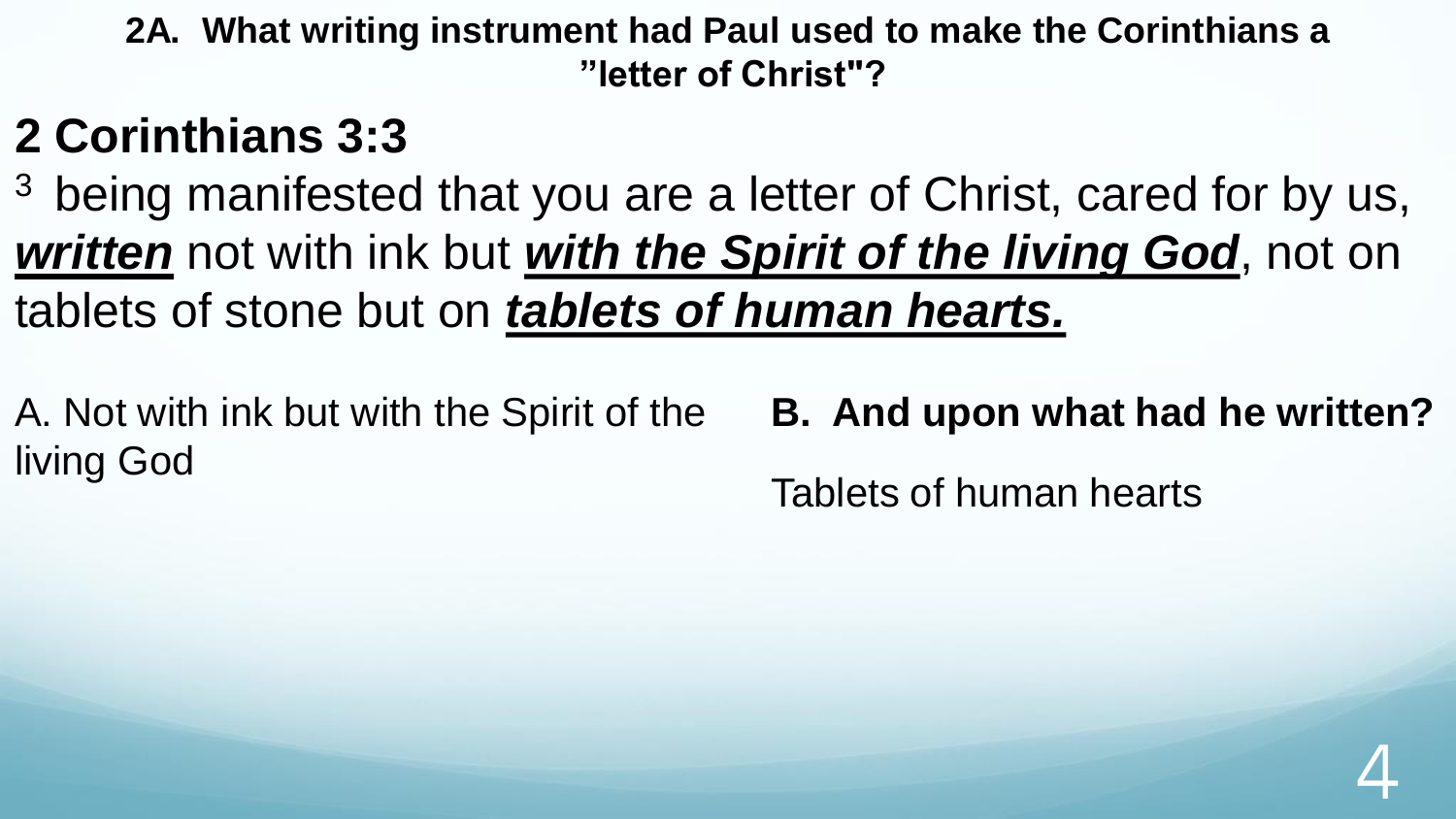**2A. What writing instrument had Paul used to make the Corinthians an "letter of Christ"? B. And upon what had he written?**

### **1 Corinthians 2:4-5**

<sup>4</sup>and **my message** and **my preaching were** 

**not in persuasive words of wisdom**, **but in** 

**demonstration of the Spirit and of power**,

<sup>5</sup> so that your faith would not rest on the **wisdom of men**, **but on the power of God**.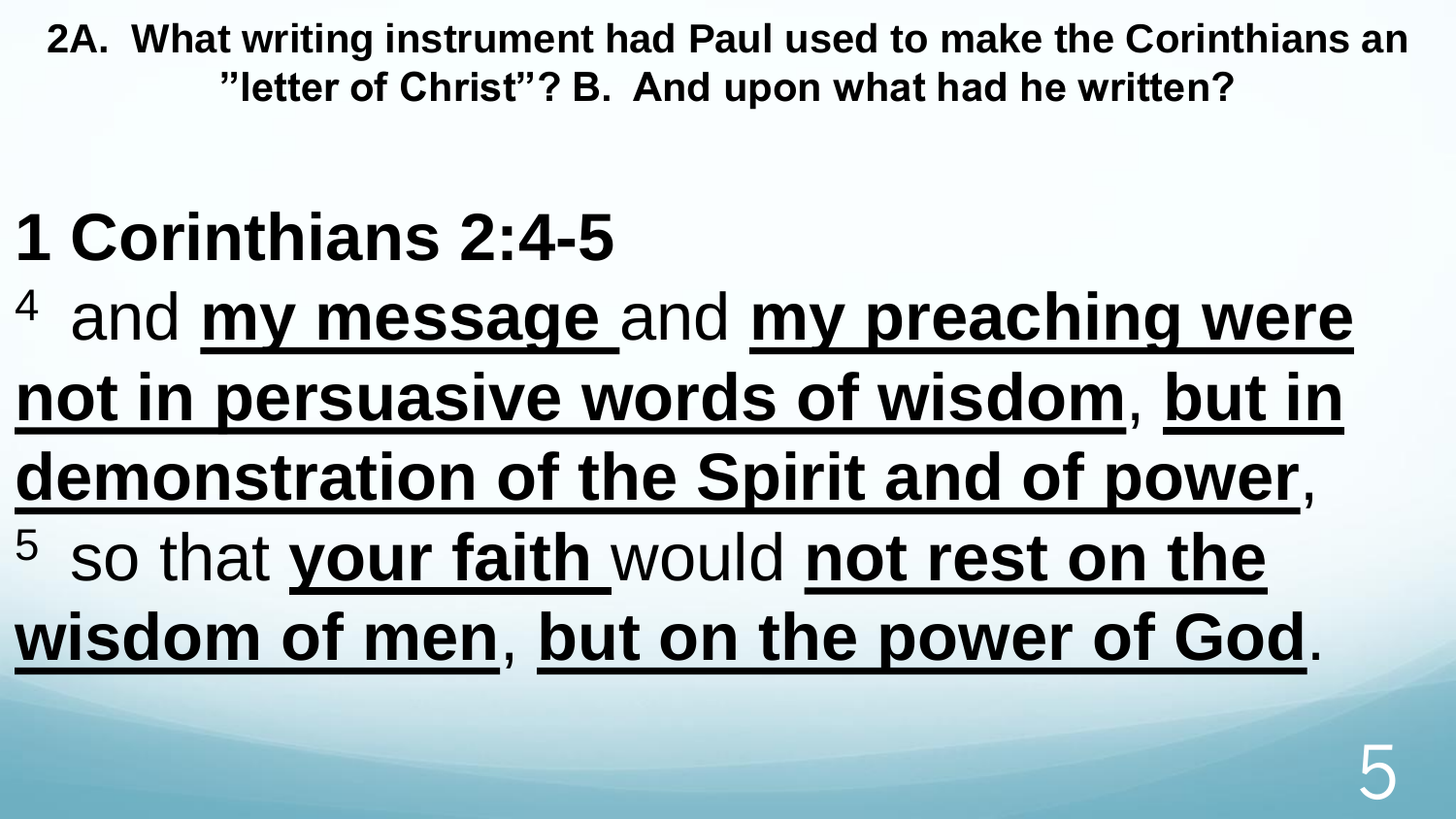**2A. What writing instrument had Paul used to make the Corinthians an "letter of Christ"? B. And upon what had he written?**

- **1 Thessalonians 1:5**
- <sup>5</sup> for our *gospel did not come to you in*
- *word only*, but also *in power and in the*

# *Holy Spirit and with full conviction*; just

as you know what kind of men we proved to be among you for your sake.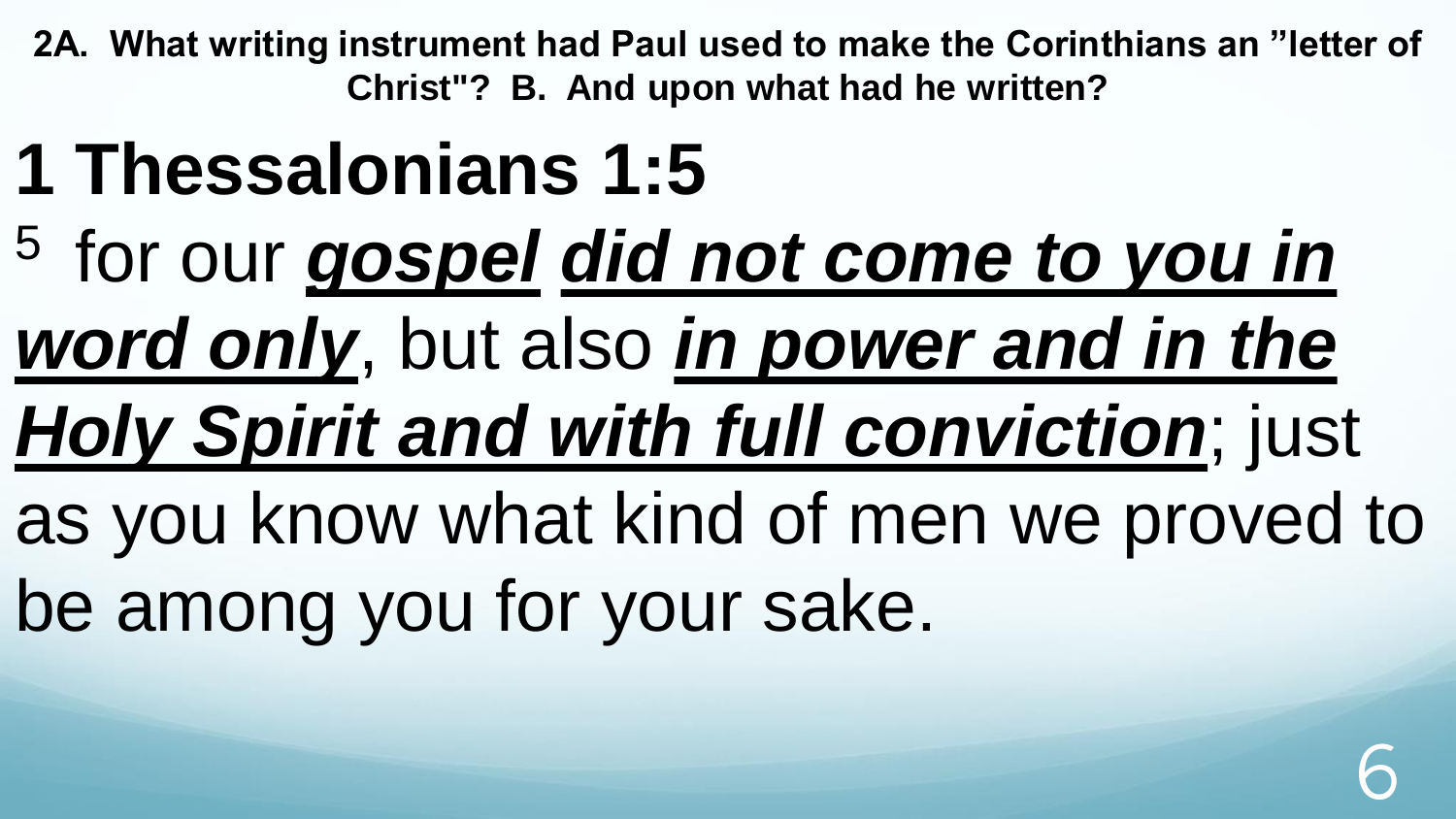**3. Who made Paul sufficient as a minister of the new covenant?** 

God

# **2 Corinthians 3:4-5**

- <sup>4</sup> Such confidence we have through Christ toward God.
- <sup>5</sup> Not that we are adequate in ourselves to consider anything as *coming* from ourselves, but our *adequacy is from God,*  7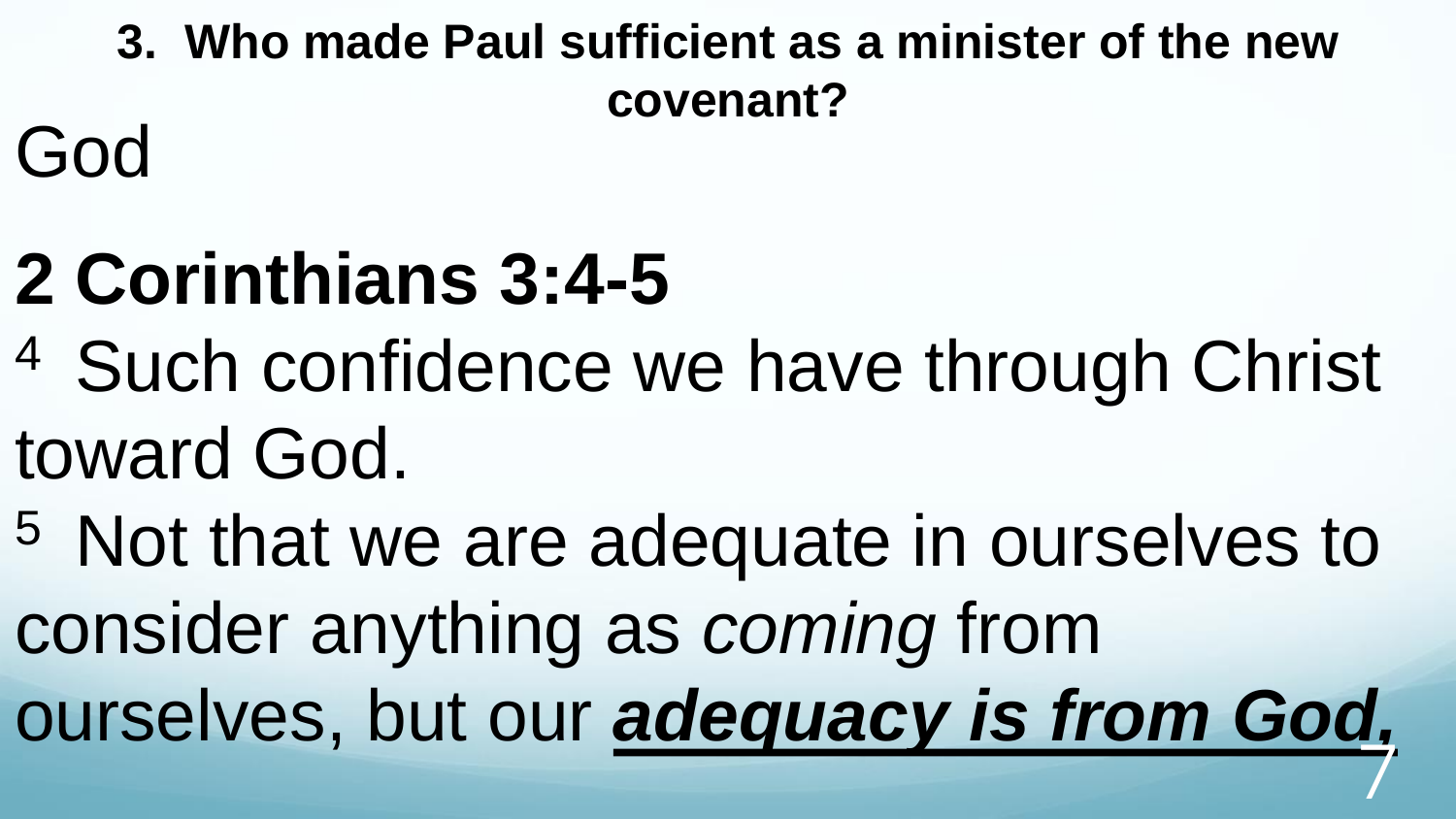- **4. What does the new covenant give it's servants?**
- The Spirit gives life

## **2 Corinthians 3:5-6**

<sup>5</sup> Not that we are adequate in ourselves to consider anything as *coming* from ourselves, but our adequacy is from *God*, <sup>6</sup>who also made us *adequate as servants of a new covenant*, not of the letter but of the Spirit; for the letter kills, but *the Spirit gives life*. 8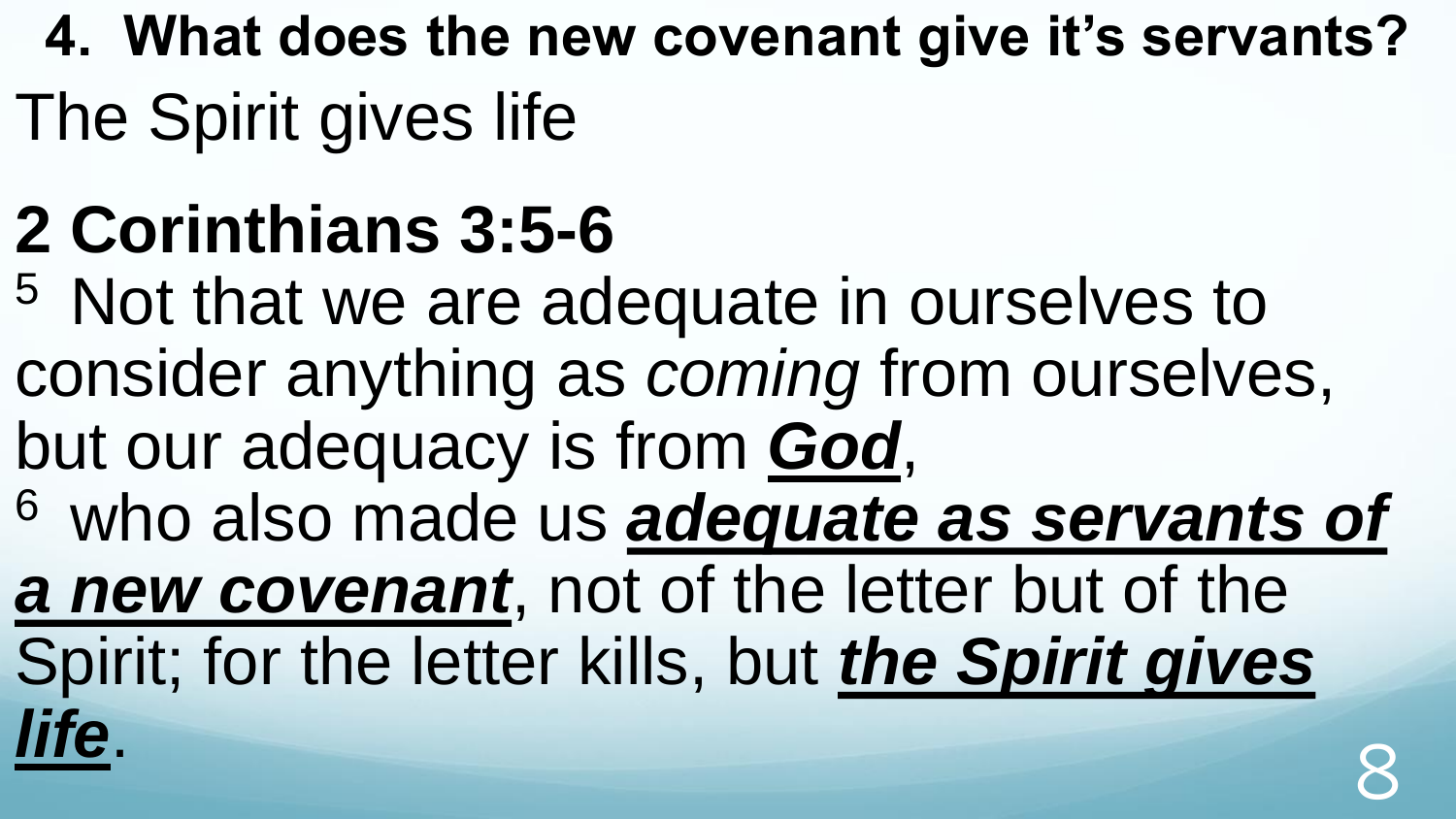- **4. What does the new covenant give it's servants? John 3:5-6**
- <sup>5</sup> Jesus answered, "Truly, truly, I say to you, unless **one is born of water and the Spirit he cannot enter into the kingdom of God**.
- 6 "**That which is born of the flesh is flesh**, and **that which is born of the Spirit is spirit**.

## **1 Corinthians 15:45**

<sup>45</sup> So also it is written, "The first MAN, Adam, **BECAME A LIVING SOUL**." **The last Adam**  *became* **a life-giving spirit**.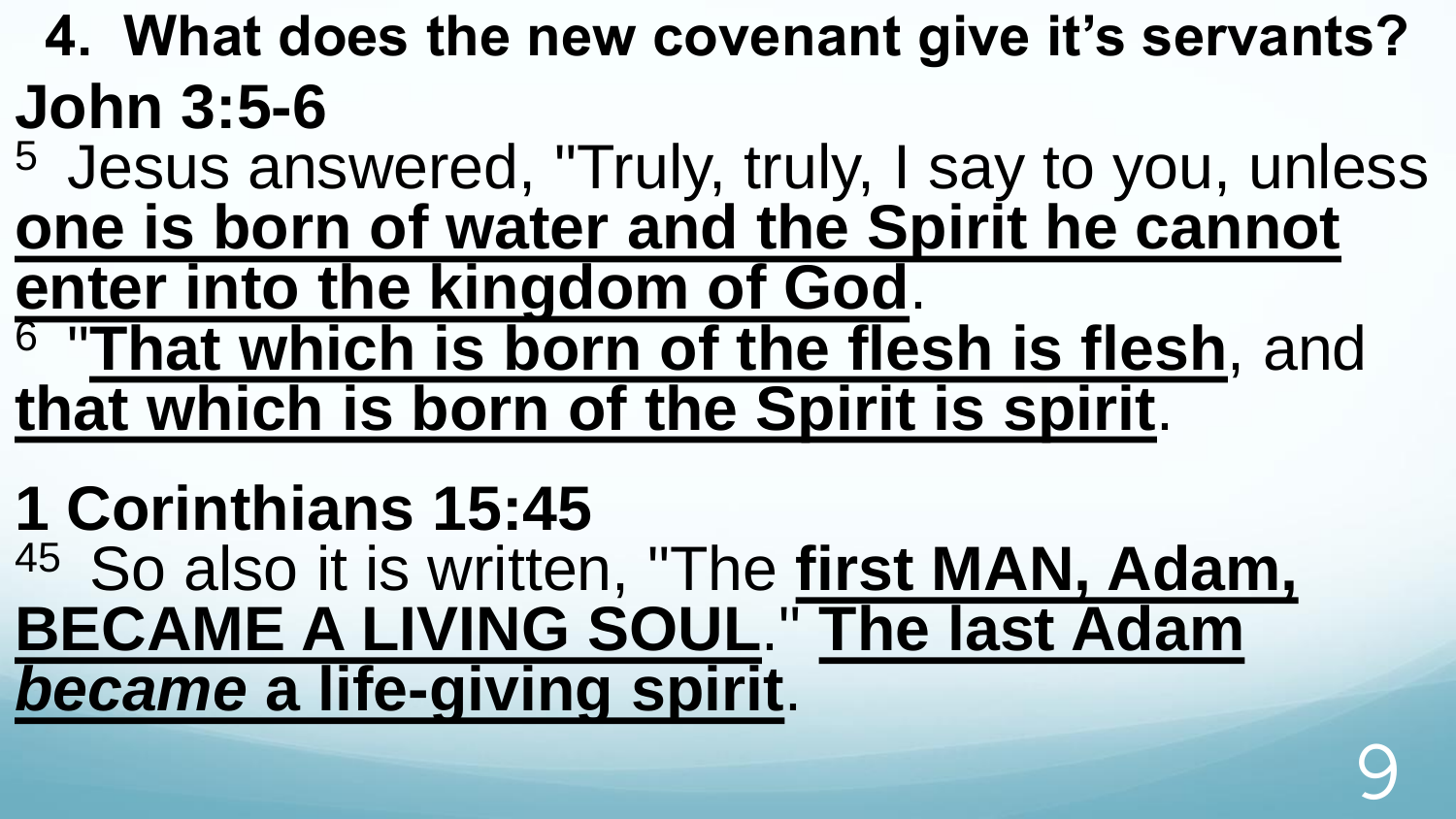**5. How are the "old covenant" and "new covenant" described in verses 7-9? 2 Corinthians 3:7-9** 

7 But if the **ministry of death**, in *letters engraved on stones*, *came with glory*, so that the sons of Israel could not look intently at the face of Moses because of the glory of his face, fading as it was, 8 how will the *ministry of the Spirit* fail to be even *more with glory*? 9 For if the *ministry of condemnation has glory*, much more does the *ministry of*  righteousness abound in glory.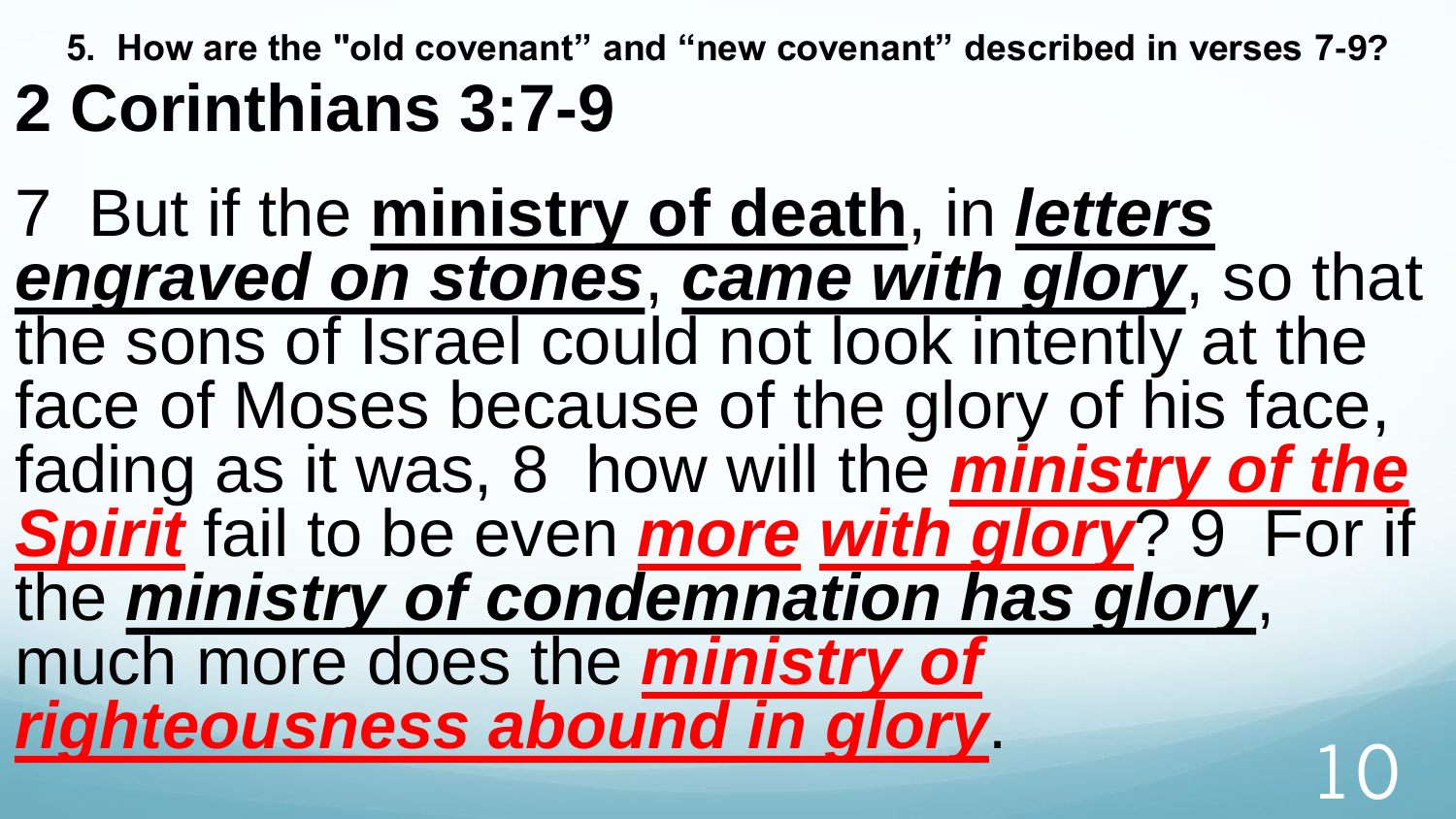#### **5. How are the "old covenant" and "new covenant" described in verses 7-9?**  Old Covenant New Covenant

- 1. Ministry of death
- 2. Letters engraved on stones
- 3. Came with glory
- 4. Ministry of condemnation has glory
- 1. Ministry of the Spirit
- 2. Tablets of human hearts (vs. 3)
- 3. Has more glory
- 4. Ministry of righteousness abound in glory

11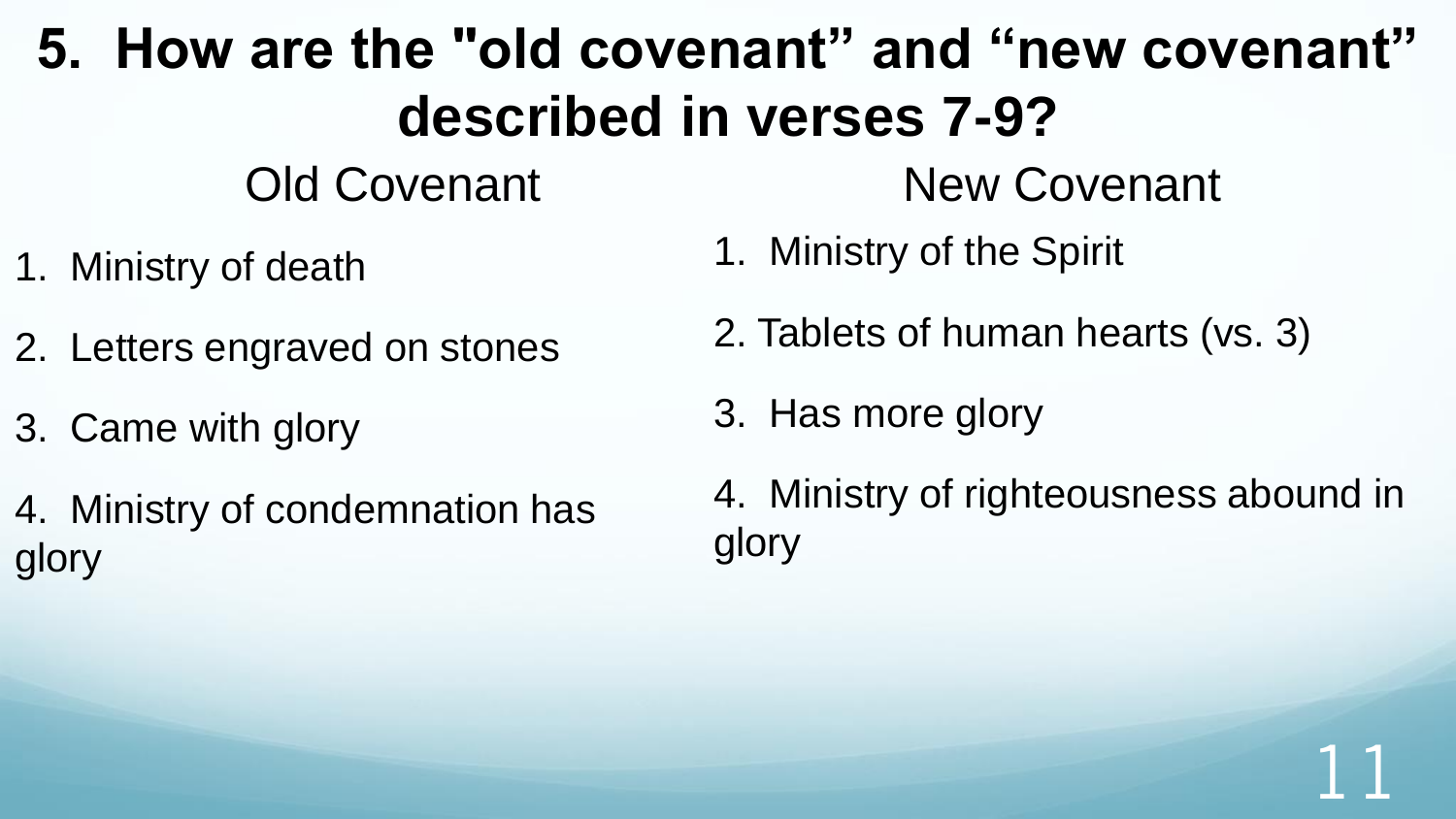**5. How are the "old covenant" and "new covenant" described in verses 7-9?** 

#### **Ephesians 2:4-8**

<sup>4</sup> But **God, being rich in mercy**, because of **His great love with which He loved us**,

<sup>5</sup>**even when we were dead in our transgressions, made us alive together with Christ (by grace you have been saved),** 

<sup>6</sup>and **raised us up with Him**, and **seated us with Him in the heavenly**  *places* **in Christ Jesus**,

<sup>7</sup> so that in the ages to come **He might show the surpassing riches of His grace in kindness toward us in Christ Jesus**.

12

<sup>8</sup> For by **grace you have been saved through faith**; and that not of yourselves, *it is* **the gift of God**;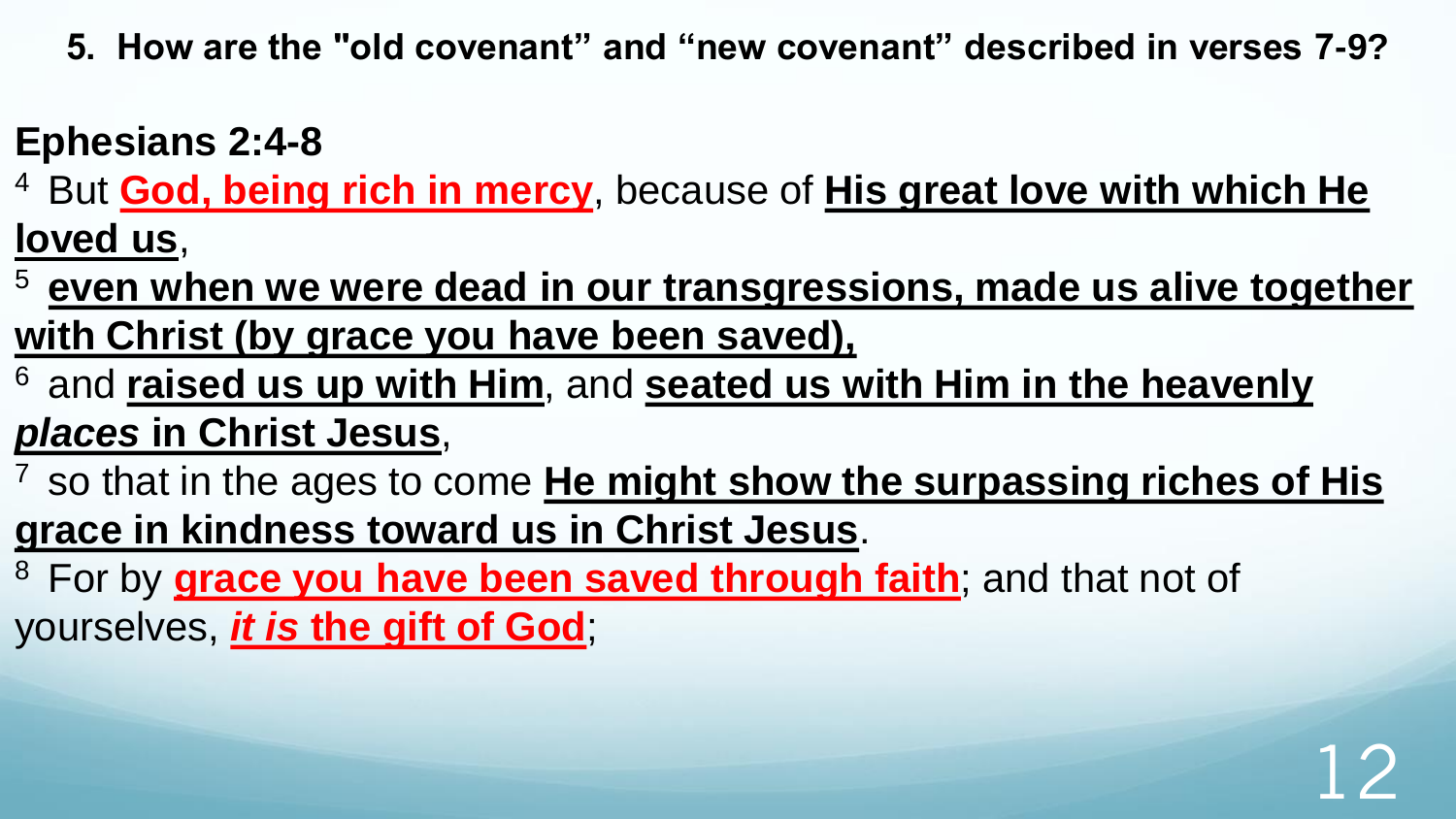**6. What is said of the glory of the old covenant when compared with the glory of the new covenant?** 

The old covenant had glory, it doesn't have glory now because the new covenant glory surpasses it.

### **2 Corinthians 3:10**

10 For indeed **what had glory**, in this case *has no glory* because of **the glory that surpasses it**.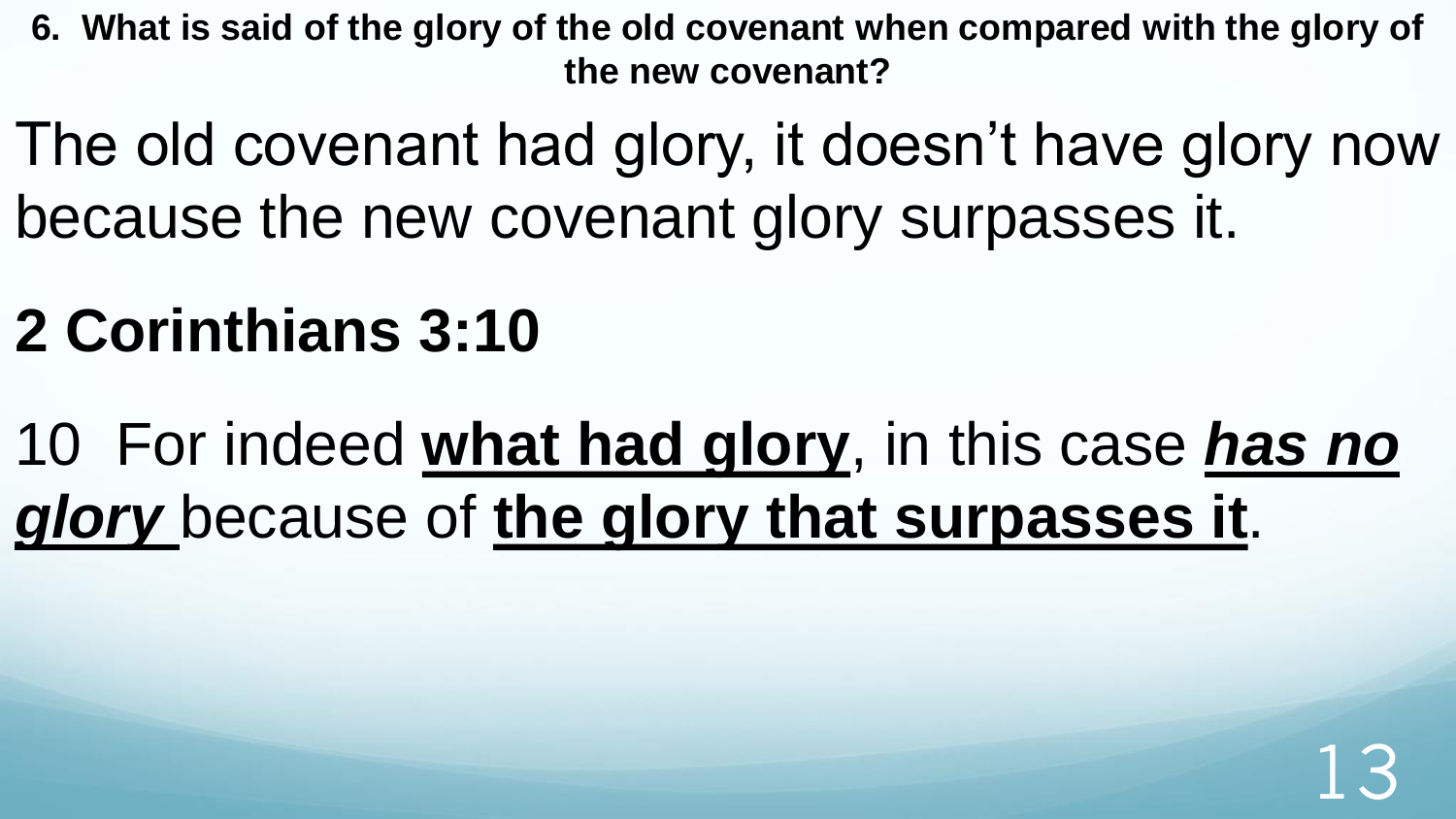**7. How else are the old and new covenants described in verse 11?** 

### **2 Corinthians 3:11**

<sup>11</sup> For if that which fades away *was* with glory, much more that which remains *is* in glory.

### **Old Covenant**

#### 1. Fades away

2. Was with glory

### **New Covenant**

- 1. Remains
- 2. In glory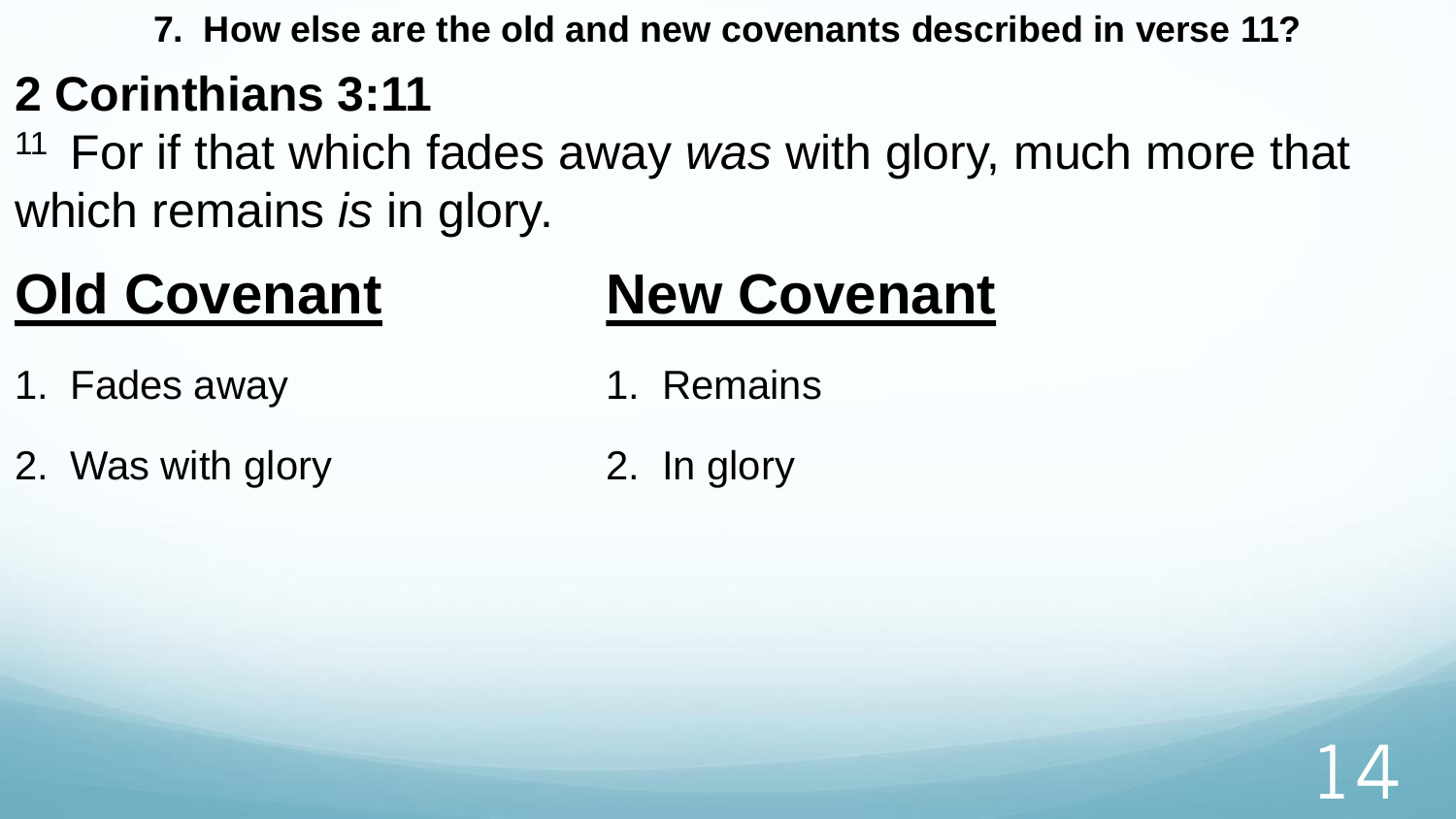#### **Comparison of the Old and New Covenants Old Covenant New Covenant**

- 1. Ministry of death (vs. 7) 1. Ministry of the Spirit (vs. 8)
- 2. Ministry of condemnation (vs. 9)
- 3. Has glory (vs. 7, 9)
- 2. Ministry of Righteousness (vs. 9)
- 3. Has more glory (vs. 8, 9)
- 4. Letters engraved on stones (vs. 7) 4. Tablets of human hearts (vs. 3)
- 5. Fades away (vs. 11)
- 6. Was with glory (vs. 11)
- 7. Has no glory (vs. 10)
- 5. Remains (vs. 11)
- 6. In glory (vs. 11)
- 7. The glory surpasses the old covenant (vs. 10)  $15$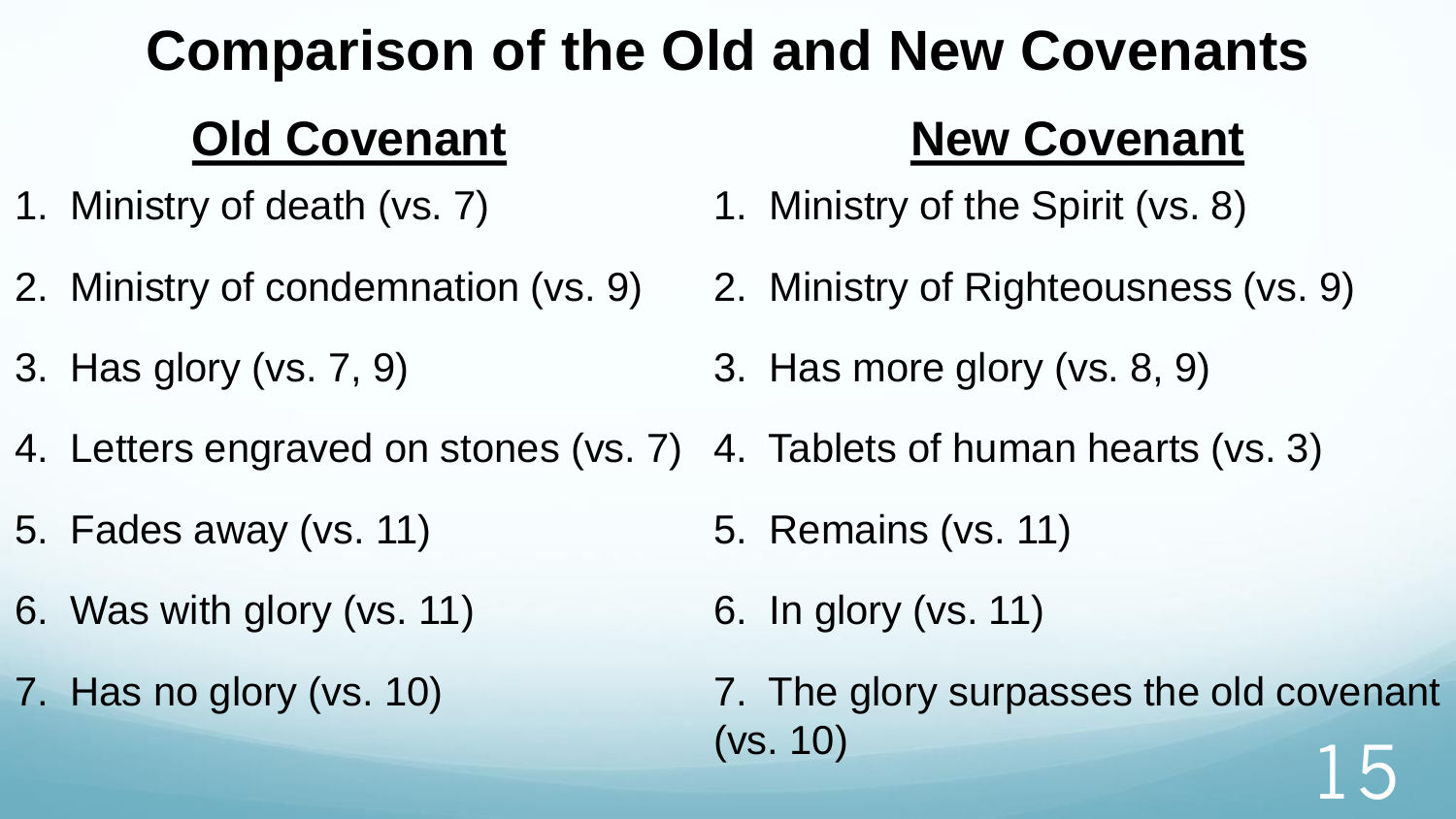**8. How did Paul deliver the Gospel?** Paul's declared the Gospel with great "boldness in our speech".

**2 Corinthians 3:12-13**  <sup>12</sup> Therefore having such a hope, we use *great boldness in our speech*, <sup>13</sup> and *are* not like Moses, who used to put a veil over his face so that the sons of Israel would not look intently at the end of what was fading away.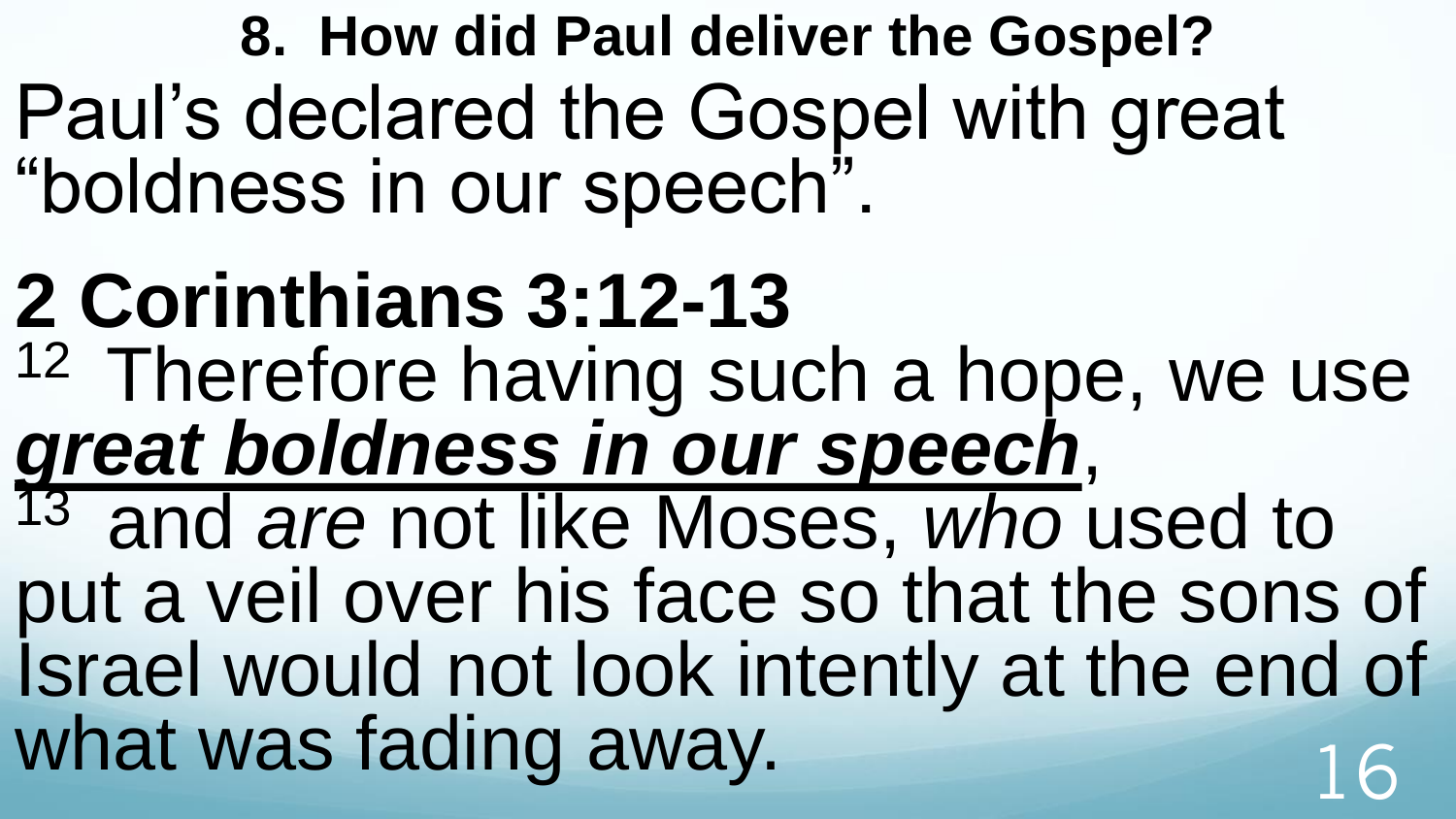**9. What remains on the heart when only the Old Testament is read?**  A veil

# **2 Corinthians 3:14-15**

- <sup>14</sup> But their *minds were hardened*; for until this very day at the reading of the old
- covenant the same veil remains unlifted,
- because it is removed in Christ.
- <sup>15</sup> But to this day whenever Moses is read, a *veil lies over their heart*; 17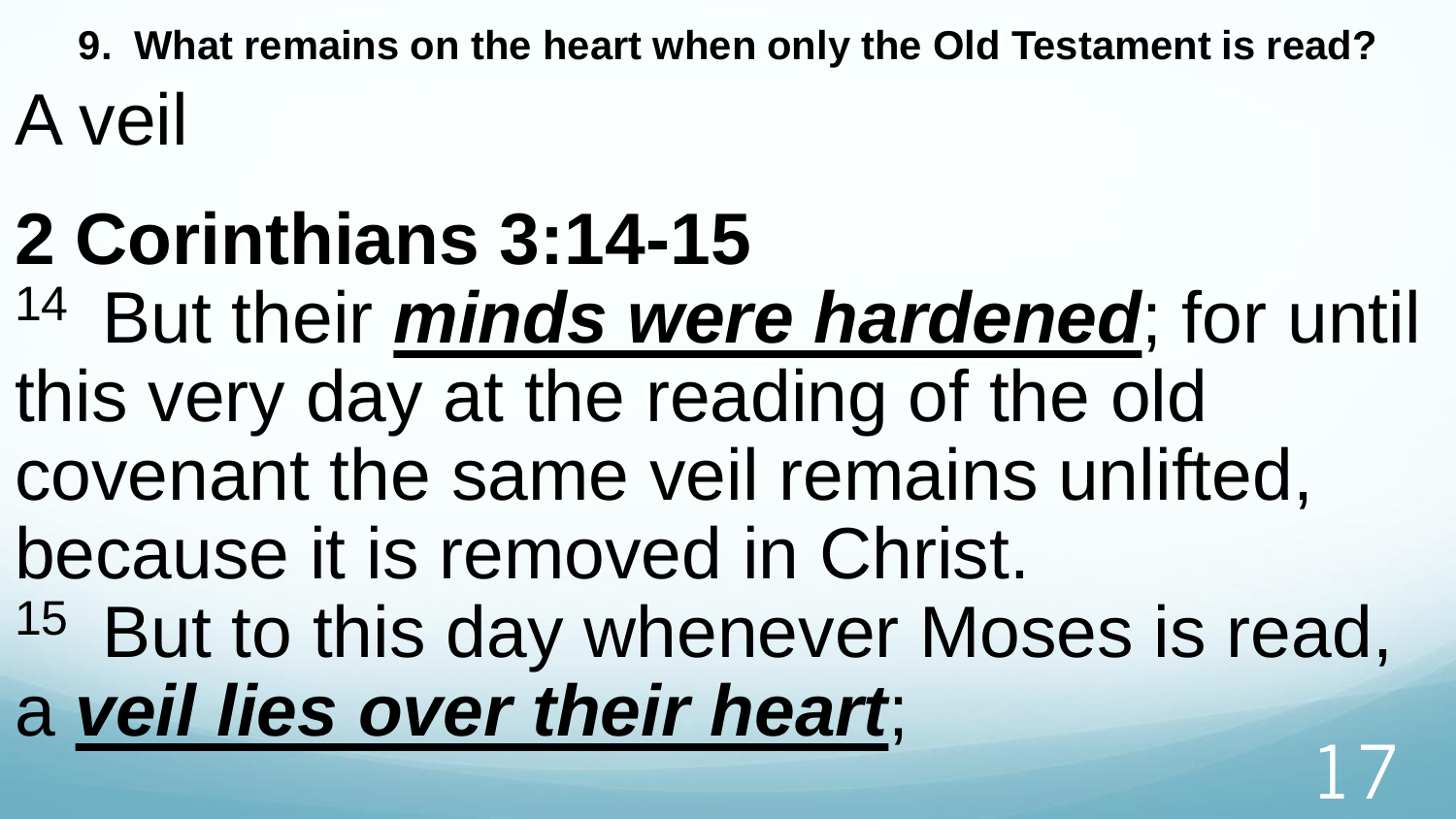**9. What remains on the heart when only the Old Testament is read? Many of the prophecies concerning the Messiah**  As a man As suffering As dying As a mighty Prince, a conqueror, and a king As humble **Jesus Christ** As God Yet reigning Yet as ever-living Yet as a man of sorrows Yet glorious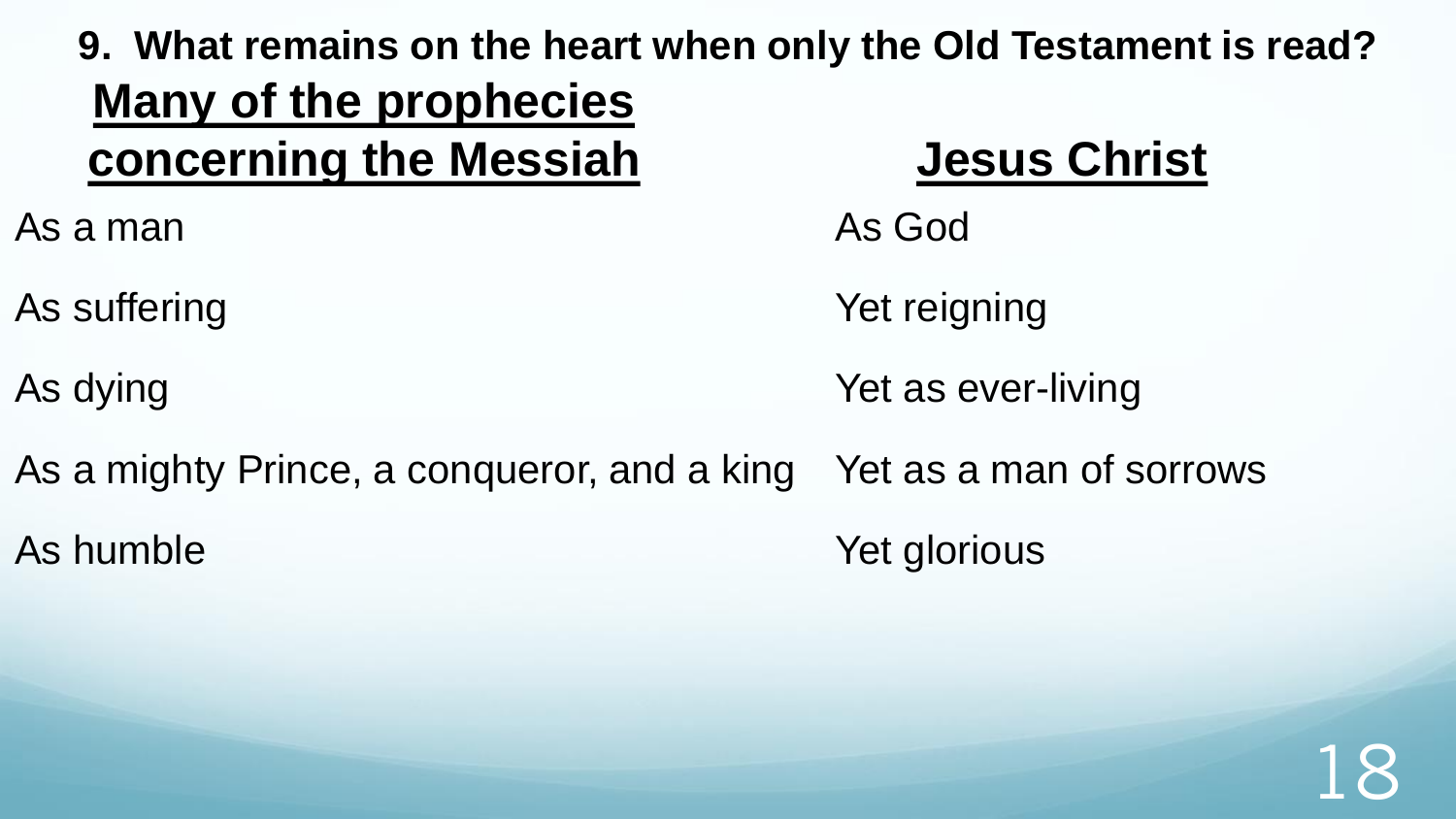**10. What happens when one turns to the Lord?**  The veil is removed.

# **2 Corinthians 3:16**

<sup>16</sup> but whenever a person turns to the Lord,

# the **veil is taken away**.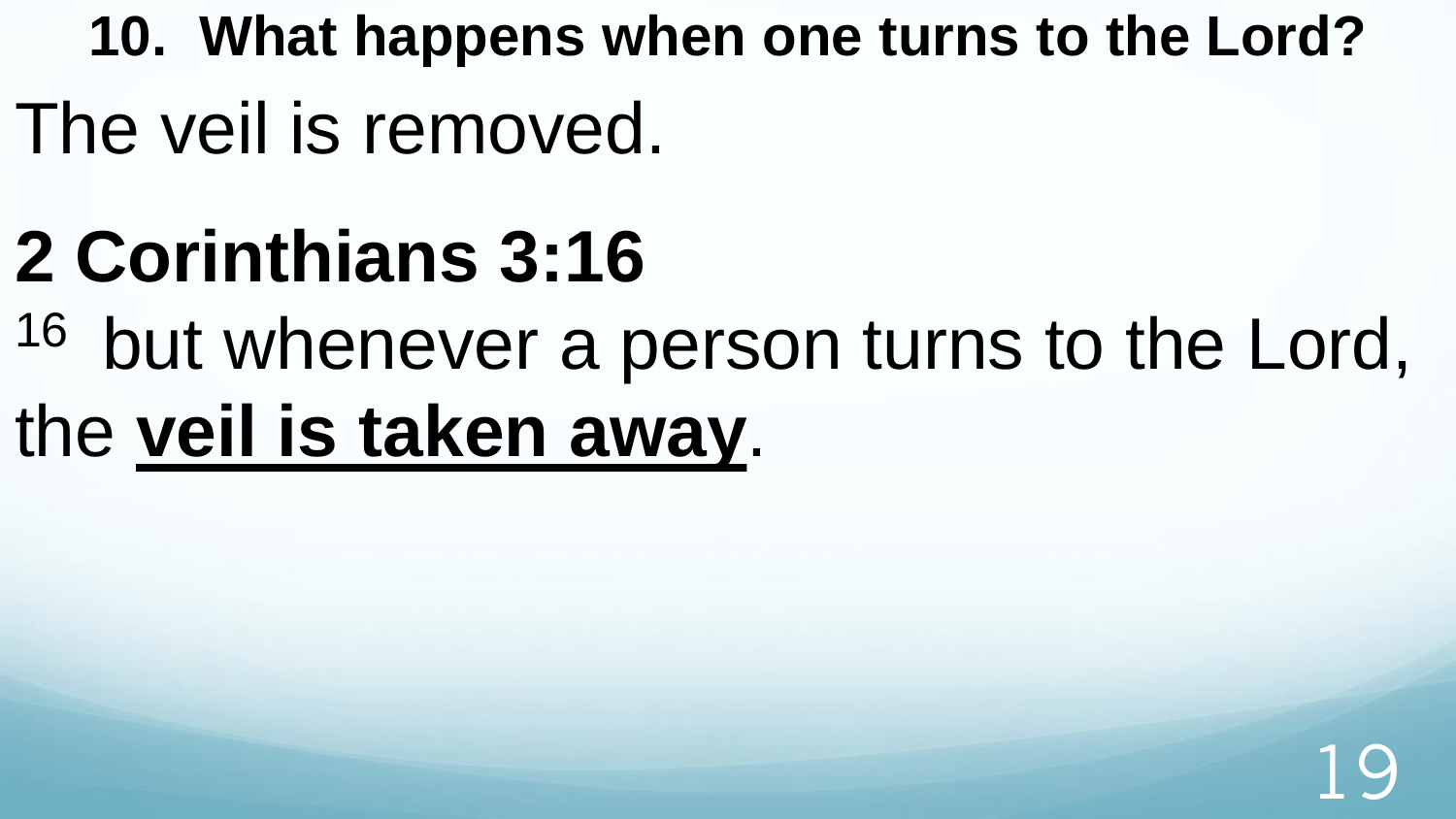**11. In turning to the Lord, who is it one is actually turning to, and what does one find?** 

- A. Spirit of the Lord
- B. Liberty
- **2 Corinthians 3:17**  <sup>17</sup> Now the *Lord is the Spirit*, and where the *Spirit of the Lord* is, *there* is *liberty*.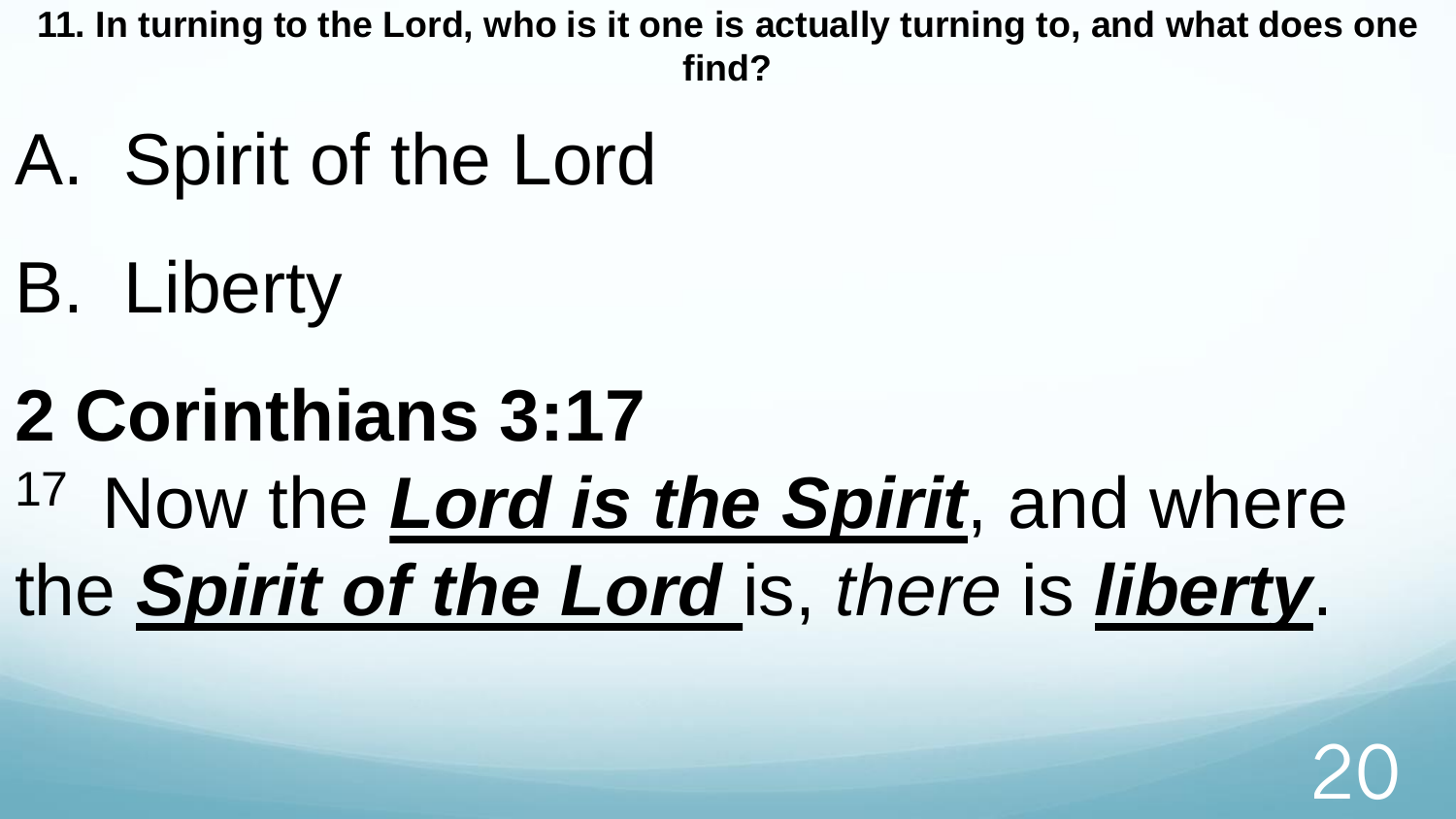**11. In turning to the Lord, who is it one is actually turning to, and what does one find?** 

## **John 4:24**

### <sup>24</sup> "God is spirit, and those who worship Him must worship in spirit and truth."

## **Galatians 5:25**

<sup>25</sup> If we live by the Spirit, let us also walk by the Spirit.